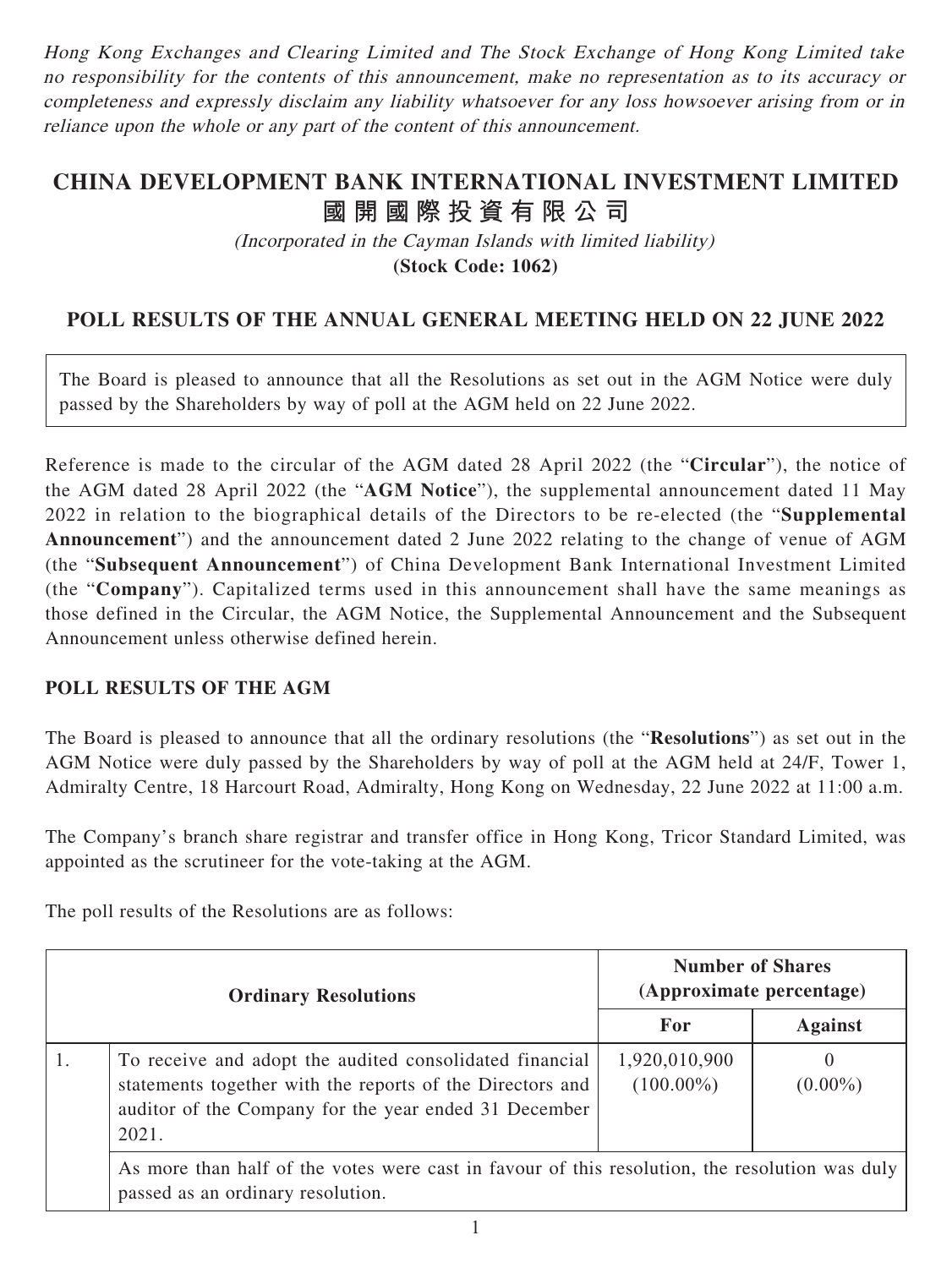| <b>Ordinary Resolutions</b> |                                                                                                                                                                                                                      | <b>Number of Shares</b><br>(Approximate percentage) |                              |  |  |
|-----------------------------|----------------------------------------------------------------------------------------------------------------------------------------------------------------------------------------------------------------------|-----------------------------------------------------|------------------------------|--|--|
|                             |                                                                                                                                                                                                                      | For                                                 | <b>Against</b>               |  |  |
| 2.(a)                       | To re-elect Mr. BAI Zhe as an executive Director.                                                                                                                                                                    | 1,920,010,900<br>$(100.00\%)$                       | $\theta$<br>$(0.00\%)$       |  |  |
|                             | As more than half of the votes were cast in favour of this resolution, the resolution was duly<br>passed as an ordinary resolution.                                                                                  |                                                     |                              |  |  |
| 2.(b)                       | To re-elect Mr. CHEUNG Ngai Lam as an independent<br>non-executive Director.                                                                                                                                         | 1,920,010,900<br>$(100.00\%)$                       | $\overline{0}$<br>$(0.00\%)$ |  |  |
|                             | As more than half of the votes were cast in favour of this resolution, the resolution was duly<br>passed as an ordinary resolution.                                                                                  |                                                     |                              |  |  |
| 2.(c)                       | To re-elect Mr. LU Yanpo as a non-executive Director.                                                                                                                                                                | 1,920,010,900<br>$(100.00\%)$                       | $\mathbf{0}$<br>$(0.00\%)$   |  |  |
|                             | As more than half of the votes were cast in favour of this resolution, the resolution was duly<br>passed as an ordinary resolution.                                                                                  |                                                     |                              |  |  |
| 2.(d)                       | To authorize the Board to fix the remuneration of the<br>Directors of the Company.                                                                                                                                   | 1,920,010,900<br>$(100.00\%)$                       | $\overline{0}$<br>$(0.00\%)$ |  |  |
|                             | As more than half of the votes were cast in favour of this resolution, the resolution was duly<br>passed as an ordinary resolution.                                                                                  |                                                     |                              |  |  |
| 3.                          | To re-appoint BDO Limited, Certified Public<br>Accountants, as the Company's auditor to hold office<br>until the next annual general meeting of the Company<br>and to authorize the Board to fix their remuneration. | 1,920,010,900<br>$(100.00\%)$                       | $\mathbf{0}$<br>$(0.00\%)$   |  |  |
|                             | As more than half of the votes were cast in favour of this resolution, the resolution was duly<br>passed as an ordinary resolution.                                                                                  |                                                     |                              |  |  |
| 4.                          | To approve the general mandate to the Directors to<br>issue Shares up to 20% of the issued share capital of the<br>Company.                                                                                          | 1,920,010,900<br>$(100.00\%)$                       | $\theta$<br>$(0.00\%)$       |  |  |
|                             | As more than half of the votes were cast in favour of this resolution, the resolution was duly<br>passed as an ordinary resolution.                                                                                  |                                                     |                              |  |  |
| 5.                          | To approve the general mandate to the Directors for the<br>repurchase of the securities of the Company up to 10%<br>of the issued share capital of the Company.                                                      | 1,920,010,900<br>$(100.00\%)$                       | $\mathbf{0}$<br>$(0.00\%)$   |  |  |
|                             | As more than half of the votes were cast in favour of this resolution, the resolution was duly<br>passed as an ordinary resolution.                                                                                  |                                                     |                              |  |  |